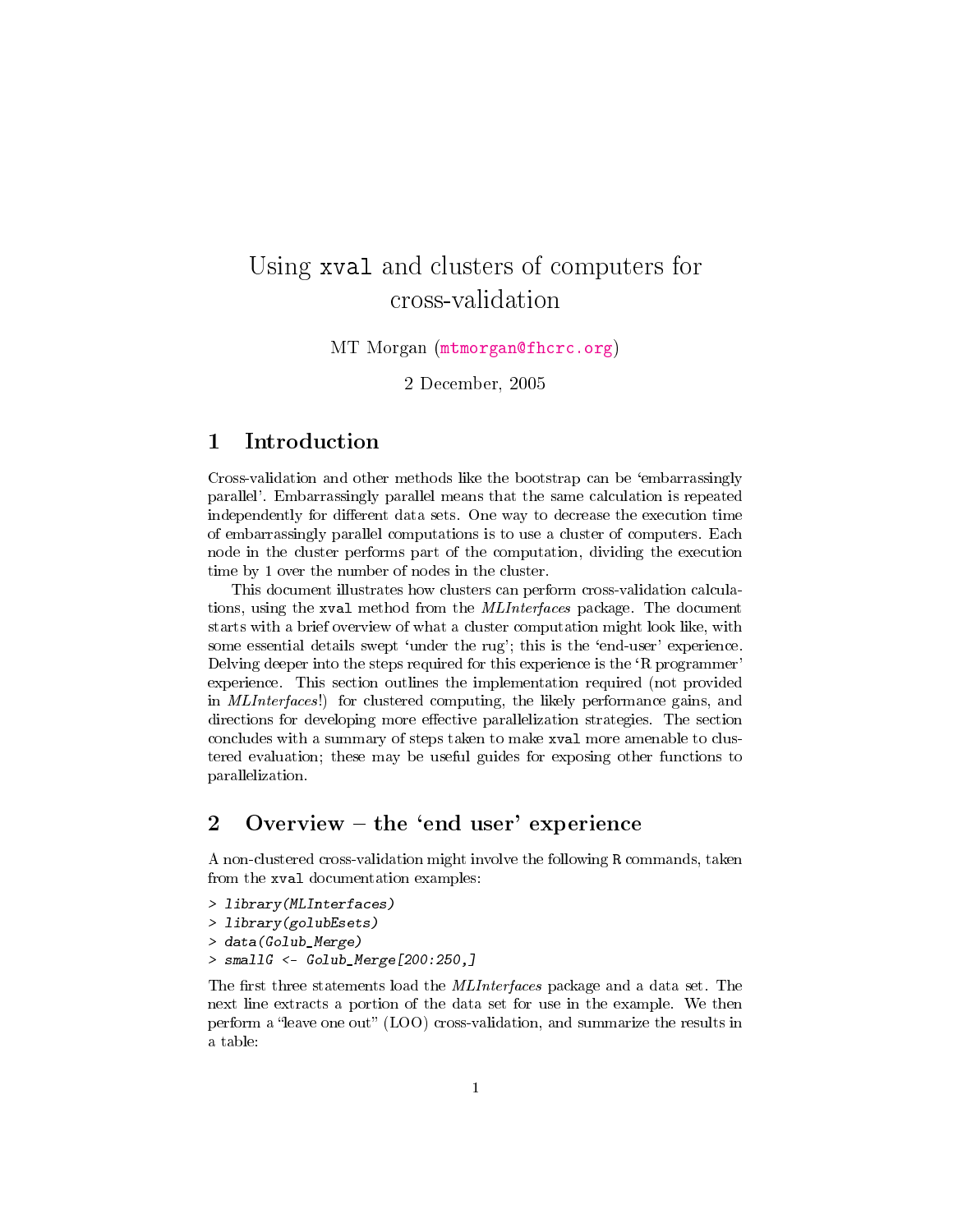```
> lk1 <- MLearn(ALL.AML~., smallG, knnI(k=1), xvalSpec("LOO"))
> confuMat(lk1)
    predicted
given ALL AML
 ALL 37 10
  AML 10 15
```
A clustered version of the same calculation requires that the user have a computer cluster available for R to use. The cluster has software libraries installed to allow communication between cluster nodes. Common software packages include MPI and PVM. R also requires packages that allow communication between R and the cluster software. Available packages include  $Rmpi$  and rpvm; usually one installs the package corresponding to the cluster library available on the system. Both  $Rmpi$  and rpvm provide a fairly 'low-level' interface to the clusters. A better starting point adds the package snow as another layer on top of Rmpi or pvm. snow makes it easy to start and stop clusters, and provides a uniform interface to key cluster functions.

Assuming a functioning cluster with appropriate R packages, and with one caveat, the clustered cross-validation might start as before. . .

```
> library(MLInterfaces)
> library(golubEsets)
> smallG <- Golub_Merge[200:250,]
```
Then load snow, start the cluster (e.g., with 8 nodes), and load MLInterfaces on each node. . .

```
> library(snow)
> cl <- makeCluster(8, "MPI")
> clusterEvalQ(cl, library(MLInterfaces))
```
Finally, perform the calculation across the cluster. . . FOR THIS TO WORK WE WILL HAVE TO EXTEND xvalSpec TO DEAL WITH makeCluster OB-JECTS.

```
> lk1 <- xval(smallG, "ALL.AML", knnB, xvalMethod="LOO",
+ group=as.integer(0), cluster = cl)
> table(lk1,smallG$ALL.AML)
```
Notice that the only change to the actual xval call is the inclusion of the cluster = cl argument. Easy!

## 3 Caveats – the  $'R$  programmer' experience

NOTE THAT THIS MATERIAL HAS TO BE UPDATED TO DEAL WITH THE MLearn/learnerSchema ARCHITECTURE THAT PREDATED THIS MA-TERIAL.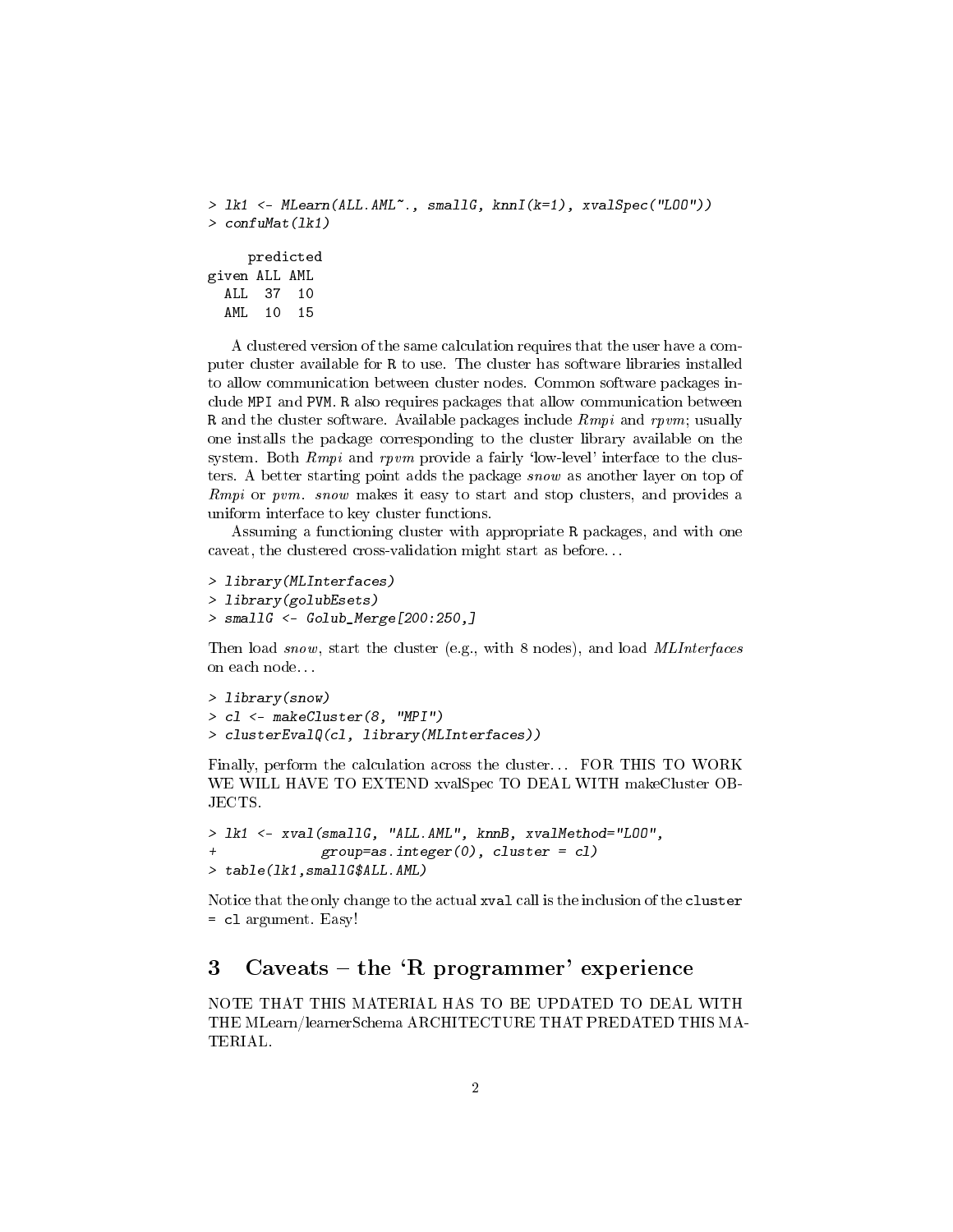Now the caveat. Someone has to tell xval how to do the calculation in clustered mode. This is the job of the generic function xvalLoop. We'll build up to a workable solution in this section.

Take a peak at the code inside the xval method (e.g., typing getMethods(xval) at the R command prompt). You will see xvalLoop appearing near the top, in a line reading xvalLoop <- xvalLoop(cluster). The function xvalLoop is a generic function, and it is called with the argument cluster. Here's the definition of the default method of xvalLoop function:

```
> setMethod("xvalLoop",
+ signature( cluster = "ANY" ),
+ function( cluster, ... ) lapply )
```
This code is executed when cluster = NULL (the default, when no cluster argument is provided). By default, then, the xvalLoop function returns the lapply function. The value of the *variable* xvalLoop (i.e., on the left of xvalLoop <- xvalLoop(cluster) is then lapply. A bit confusing, but hopefully not too confusing.

Look further into the xval code. You'll see xvalLoop appearing again, toward the base of the method, as out <- xvalLoop( 1:n, xvalidator, ... ). Since the value of xvalloop is lapply, this is the same as out  $\leq$ -lapply( 1:n, xvalidator, ... ).

We would like our clustered version of xval to behave differently, specifically to use an lapply-like function that takes advantage of the computer cluster. We do this by writing a method of xvalLoop that is specific to our type of cluster. Suppose, as in the example above, we have an MPI cluster created with snow. Some reading of the *snow* documentation leads to the **parLapply** function. This behaves just like lapply, but distributes the tasks over cluster nodes. In an ideal world, we would be able to write

```
> setOldClass( "spawnedMPIcluster" )
> setMethod("xvalLoop",
+ signature( cluster = "spawnedMPIcluster" ),
+ function( cluster, ... ) parLapply )
```
Suppose we provided the argument cluster = cl to the xval function. After xvalLoop <- xvalLoop(cluster), the value of the variable xvalLoop is parLapply. Later in xval, we would execute the equivalent of out <- parLapply( 1:n, xvalidator, ... ). If only it were that easy!

There are two problems with the approach developed so far. The first is that the arguments of parLapply are different from those of lapply. Specifically, the first argument of parLapply is the cluster.

Here is one solution to this problem. Create a 'wrapper' for parLapply inside the xvalLoop method for spawnedMPIcluster that hides the cluster argument. Return the wrapper function, rather than parLapply:

```
> setOldClass( "spawnedMPIcluster" )
```

```
> setMethod("xvalLoop",
```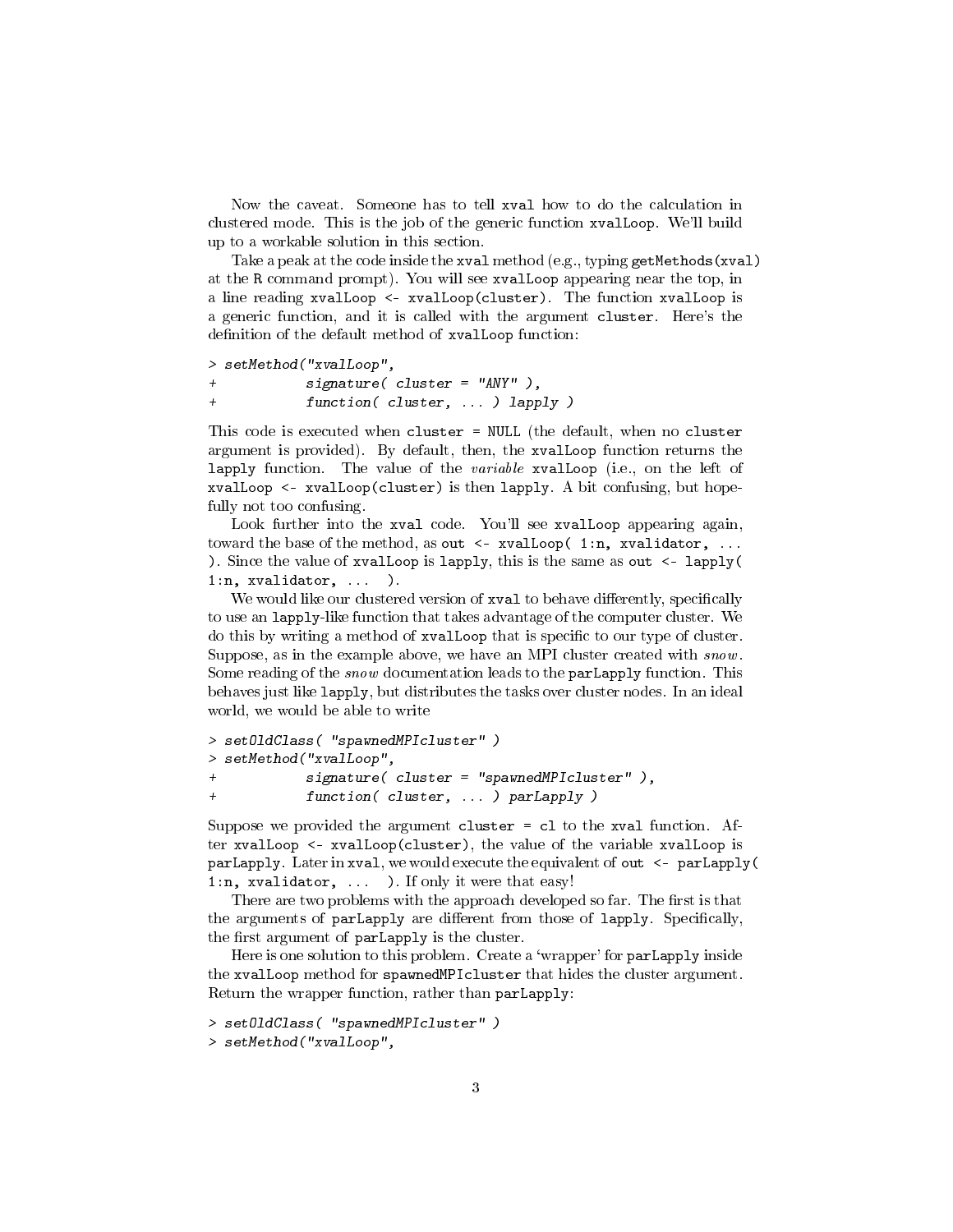```
+ signature( cluster = "spawnedMPIcluster" ),
+ function( cluster, ... ) {
+ relapply <- function(X, FUN, ...) {
+ parLapply( cluster, X, FUN, ... )
+ }
+ relapply
+ })
```
Back in xval, the value of the variable xvalLoop is now relapply. The crucial call later in xval will be out  $\leq$ -relapply(1:n, xvalidator, ... ). The function relapply is called with the arguments 1:n, xvalidator, and  $\dots$ relapply then calls parLapply with the arguments cluster and the other arguments from the call to relapply. The details of how cluster gets assigned the correct value involve the lexical scoping rules of R, but what happens is that cluster takes on the value it had when the xvalLoop method was invoked the relapply function remembers the environment in which it was created, and the environment includes the variable cluster.

And now the second problem. As it stands, only the computer executing xval knows about the various variables that have been defined, and are needed, for the cross-validation calls. We have to share these variables with all cluster nodes contributing to the cross-validation. snow allows us to export variables from one node to another. This is a slow process, because in snow a new communication channel is established for each variable. In addition, we would have to fully understand the xval method to know which variables needed to be exported under which circumstances.

Here is a solution that makes variable export quick while removing the need for detailed knowledge of which specific variables are required: bundle all the `visible' variables into an environment, export the environment to each node, and unpack the environment at the receiving node. This turns out to be a good solution, because virtually all the visible variables will be needed in the cross-validation. The implementation of this solution is as follows:

```
> setMethod("xvalLoop", signature( cluster = "spawnedMPIcluster"),
+ function( cluster, ... ) {
+ clusterExportEnv <- function (cl, env = .GlobalEnv)
+ ++ unpackEnv <- function(env) {
            for ( name in ls(env) ) assign(name, get(name, env), .GlobalEnv )
+ NULL
+ }
+ clusterCall(cl, unpackEnv, env)
+ }
+ relapply <- function(X, FUN, ...) {
+ ## send all visible variables from the parent (i.e., xval) frame
+ clusterExportEnv( cluster, parent.frame(1) )
+ parLapply( cluster, X, FUN, ... )
+ }
```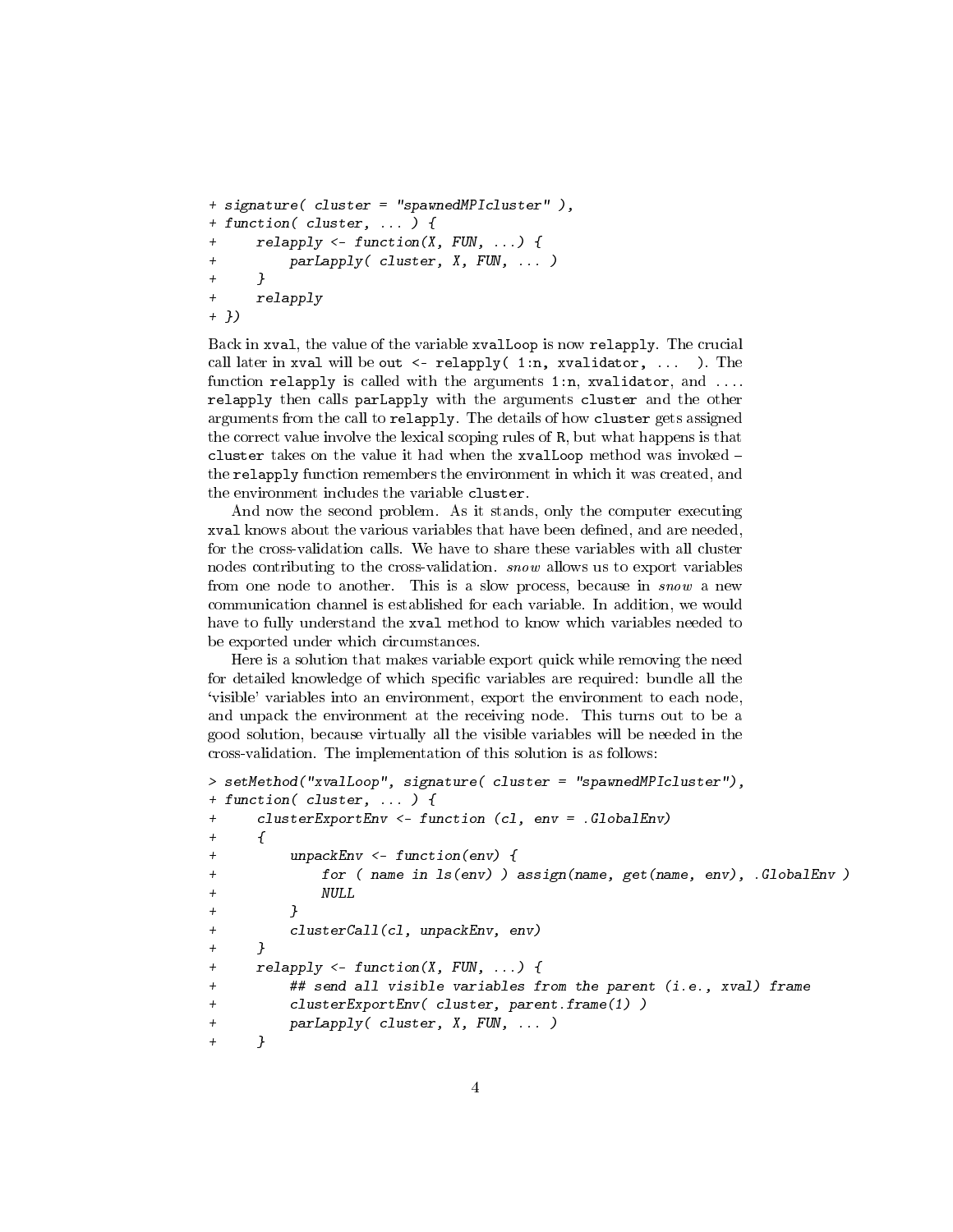+ relapply + })

The clusterExportEnv function is responsible for taking variables in an environment and sending them and a function to 'unpack' the environment to each node. clusterCall is defined in  $\mathit{snow}$ .

While tortuous in development from scratch, the end result and steps for creating new methods is straight-forward: create an xvalLoop method for a clustered environment that (a) exports visible variables and (b) implements and returns a parallelized lapply-like function.

#### 3.1 Performance



<span id="page-4-0"></span>Figure 1: Execution time decreases asymptotically with number of nodes. The decreasing performance gain is primarily due to communication overhead.

After all this work, what do we get? Without immediate access to a cluster, I ran xval on a collection of 64-bit x86 linux computers linked through standard ethernet switches. There are a variety of users on each node, so they may not perform equivalently. The code used is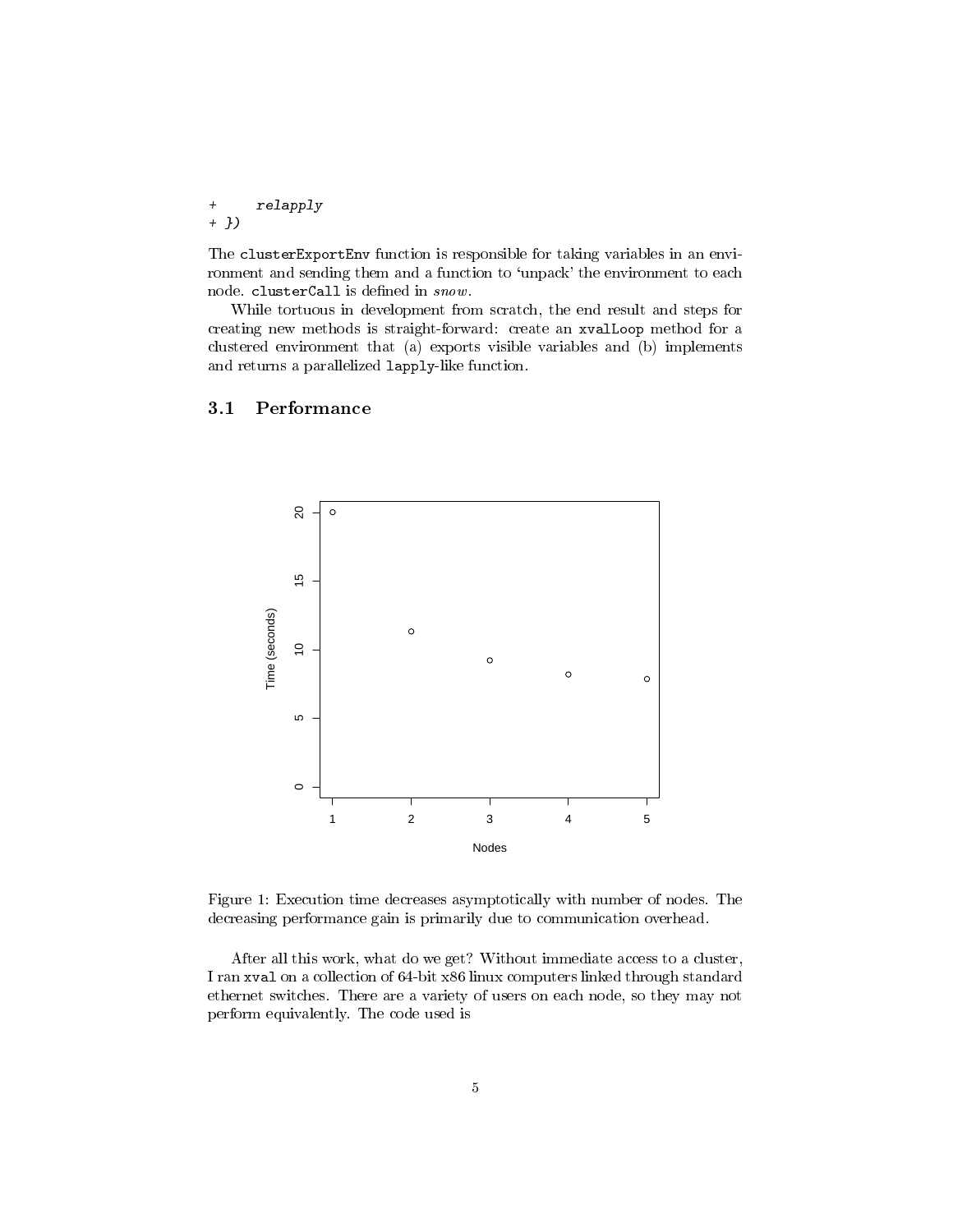```
> harness <- function( nodes, reps, data ) {
+ if ( nodes > 1) {
        c1 <- makeCluster(nodes, "MPI")
+ clusterEvalQ(cl, library(MLInterfaces))
+ } else cl <- NULL
+ func <- function(x)
        res \le - xval(data, "ALL.AML", knnB, xvalMethod = "L00", 0:0, cluster = c1)+ func() # warm-up
     tm \leq system.time( sapply( 1:reps, func ) [3]+ if (nodes > 1) stopCluster(cl)
+ tm
+ }
> res <- sapply( 1:5, harness, 10, smallG )
```
Figure [1](#page-4-0) summarizes timings from 10 replicate calculations of the crossvalidation used above. The details of the results are likely to be quite systemand problem-dependent. However, a general point emerges.

A basic framework for thinking about total execution time is to recognize two components: computation, and communication. In an ideal world, computation time and node number are inversely related nodes,  $t_{\text{comp}} \propto 1/n$ . Communication time depends on how tasks are communicated to nodes. In snow, communication increases linearly with node number,  $t_{\text{comm}} \propto n$ . The combination of these times means that there is a node number that minimizes overall execution time. Results in Figure [1](#page-4-0) suggest that the optimum cluster size for this problem is surprisingly small.

#### 3.2 Improvements

This section sketches two ways to improve execution time. A goal is to develop this more fully with worked examples.

snow and clusterCall communication scales linearly with node number. This is because of the way *snow* implements cluster-wide calls. Specifically, the `master' node (i.e., the node running R through which interactions occur) communicates separately with each slave node. Both MPI and PVM allow for more efficient models of communication, through broadcast operations that synchronize data across nodes in  $\log n$  time.

The broadcast approach is likely to be important in large clusters, but in the example of the previous section the efficiency is not that great. The underlying problem is the transfer of a large volume of data; actually, the optimum node number generally decreases as the size of the data set increases. One solution to this is somewhat counter-intuitive, at least to me. The idea is for all nodes to independently read in data and execute all code up to the location where xvalLoop is used in xval. The `slave' nodes then each execute a portion of the cross-validations, while the `master' node collates results from the slaves. At the end of xvalLoop the master has a complete collection of results and continues on; the slaves have an incomplete set of results, and can be terminated.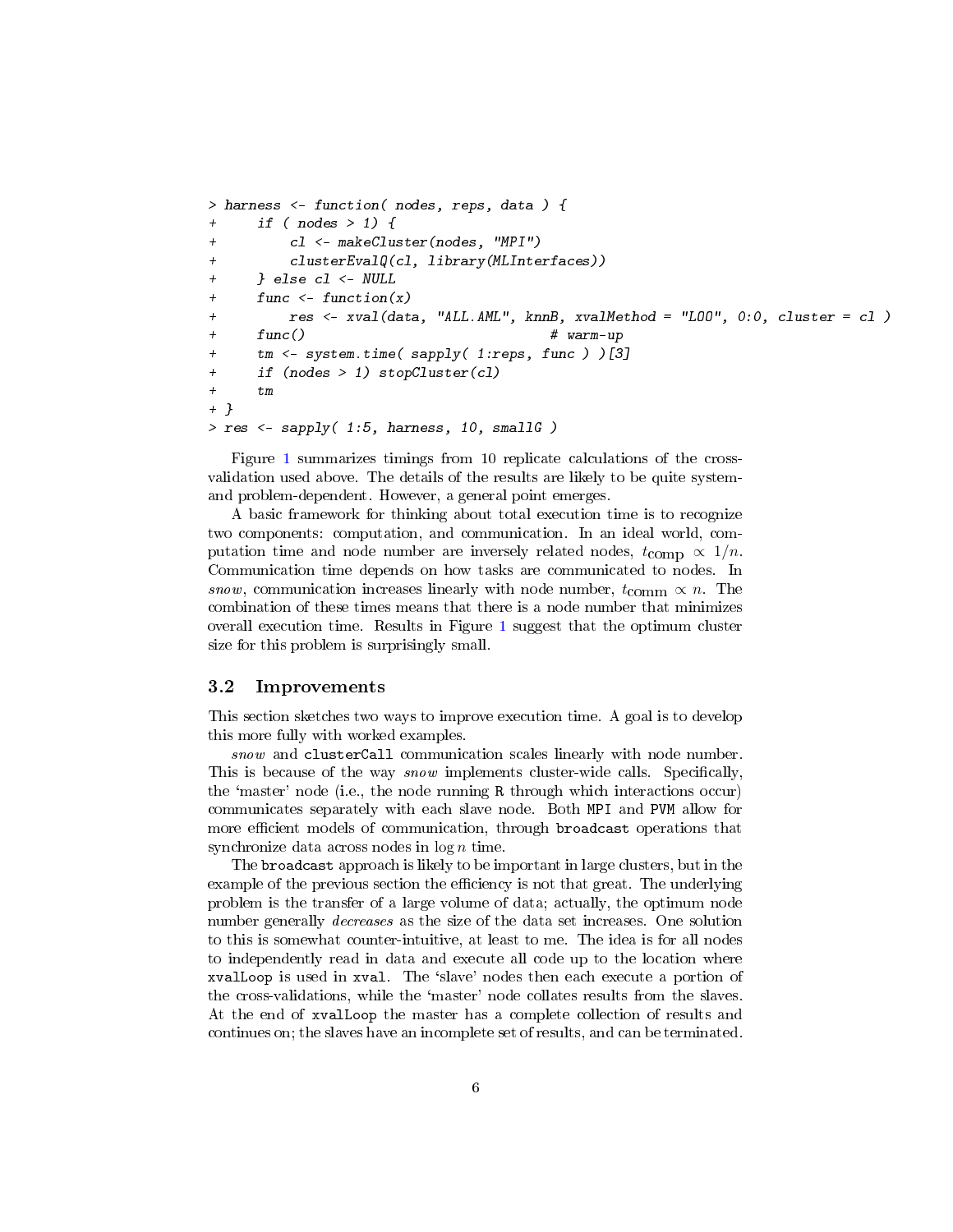The code is counter-intuitive because each node performs seemingly redundant calculations (the processing up to xvalLoop). Communication times should be greatly reduced, though, because each communication involves just a short set of results rather than a potentially very large data set. An assumption is that the clustered le system will cope well with near-simultaneous requests to initially read in data.

#### 3.3 Making xval cluster-friendly

The implementation presented above required revision of the xval code. The structure of the routine is: (1) check on supplied variables; (2) preliminary set-up; (3) a loop-like call where the 'work' of the function occurs; and  $(4)$ processing of the result. Many high-level R routines have a similar structure. The revisions aimed to more cleanly distinguish the overall structure, and in particular to isolate and refactor part (3).

A key step in the refactoring was to change a for loop into an lapply-like function call. The reason that this is so important is that for loops allow sideeffects to seep beyond the loop. Side-effects are much more easily avoided in a function call. Here is a simple illustration, where the 'side-effect' in the for loop changes the value of x:

```
> x < -1:10> for (i in 1:10) x[i] < -i**2> x # x has been modified by the for loop
 [1] 1 4 9 16 25 36 49 64 81 100
> x < -1:10> res <- lapply(1:10, function(i) x[i] <- i**2)
> x # copy of x in lapply modified, not the global x
 [1] 1 2 3 4 5 6 7 8 9 10
```
Avoiding side-effects is particularly important in a cluster, because side-effects are limited to the node on which the calculation occurs. Usually this is not what is desired.

A final step in code revision is the hook, xvalLoop, provided for programmer access. xvalLoop provides a division-of-labor between the xval expert and the clustered computing expert. The xval expert needs only know that clustered computers can take advantage of lapply-like code. The clustered computing expert need know little about xval, just that it has an lapply-like loop to be exploited. Since xvalLoop is a generic function, the clustered computing expert can tailor methods to different types of clusters and even different algorithms. The end user need know little about either xval or clustered computing; they just provide their cluster as an argument to xval.